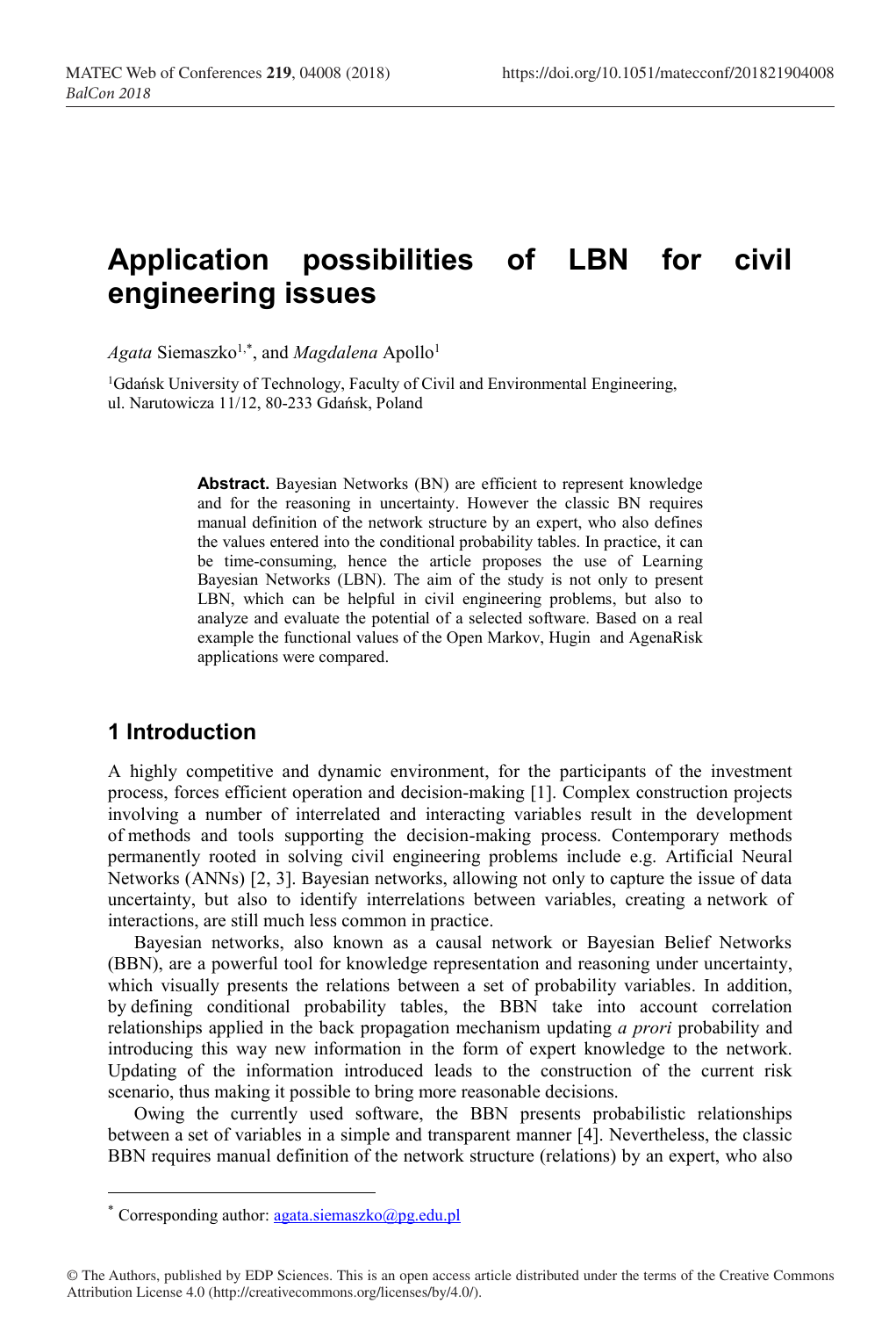defines the values entered into the conditional probability tables [5]. In practice such an action may be quite cumbersome and time-consuming, hence the article proposes the use of Learning Bayesian Networks (LBN), so far rarely used in the field of construction projects. The LBNs employing the available source data are not only able to automatically create a network structure, but also incorporate a formalized mechanism for learning the values of conditional probabilities [5]. The research indicates that this approach not only relieves experts but also eliminates widely commented and criticized subjectivism of Bayesian Networks, which can lead to distortions in the estimation process [6, 7].

The aim of the study is to present Learning Bayesian Networks, which can be helpful in civil engineering problems and also to analyze and evaluate the potential of a selected software. Based on a real example of a problem regarding the operation management of a building facility, the functional values of the Open Markov [8], Hugin [9] and AgenaRisk [10] applications were compared. The authors investigated symptoms related to the technical condition of a building and thus, with the help of LBN, assessed its technical condition.

# **2 Learning Bayesian Networks (LBN)**

According to [11] the BBN consists of two parts:

- qualitative (structural) part: graphical representation of relationships between variables in the form of a graph,
- quantitative (parameter) part: definition of the quantitative dependence between variables in the form of conditional probability tables (calculation of the total probability resulting from relationships between elements).

The BBN is represented by an acyclic graph consisting of a set of vertices and arrows illustrating the nature of the relationship. The vertices represent probabilistic variables while arrows illustrate causal relationships between variables.

The LBNs consist of the same two parts as the traditional BBN: structural and parametric. An important difference, however, is the network building process itself. Eliciting Bayesian networks from experts can be a laborious and difficult procedure especially in the case of large networks. Thus researchers developed methods that could learn the network structure from available data. Furthermore, they formalized methods for learning the conditional probabilities also from input data [5].

The programs the analysis is focused on use three most popular algorithms that allow the automatic construction of the structural part and the parametric LBN. These algorithms include:

- 1) Expectation-Maximisation (EM):
	- algorithm defining the number of iterations, so the number of times the entire data file is used to learn the model parameters,
	- the allowed range of iterations is from 1 to 50, although it is possible that the EM algorithm run less iterations, if the convergence threshold is satisfied earlier (the EM convergence threshold is the difference between the expected log-likelihood of current and previous iterations),
	- the algorithm continues until it either converges or the maximum number of iterations is reached.
- 2) The K2 algorithm belonging to the group of heuristic algorithms, i.e. those that allow to find an approximate solution, and only in specific cases, accurate thanks to the Bayesian evaluation function. This function determines the degree of adjustment of the configuration of a given Xi node to the actual distribution. The K2 algorithm adds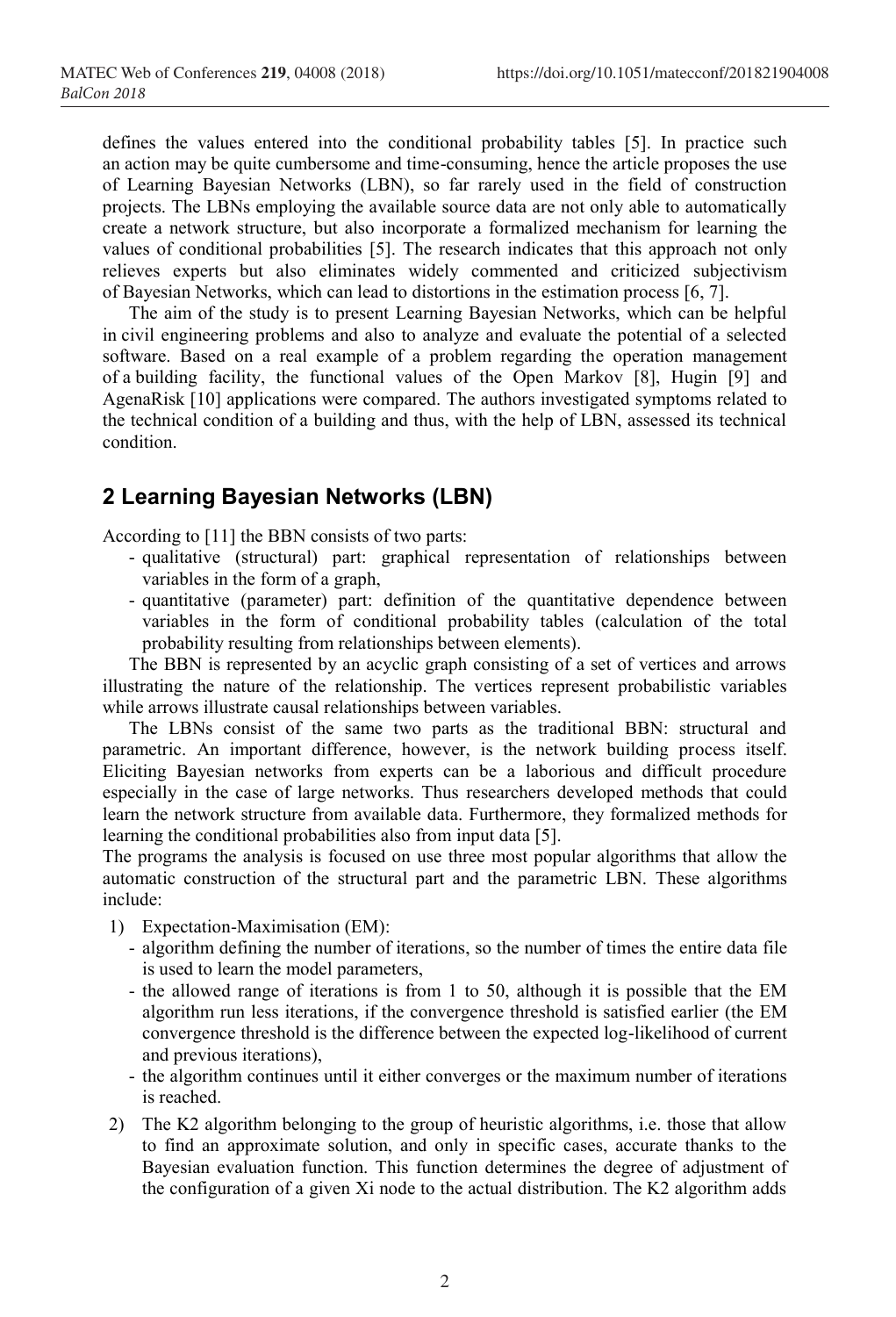new parents to each node until it improves the value of the matching function or when the maximum number of parents specified by the user is reached.

3) The PC algorithm relies on minimizing the amount of necessary d-separation tests, which means quick and effective execution of lower-order tests. In the first phase of the algorithm's operation, the structure of the network is determined, next some of the edges are oriented as far as possible. Thus, a partially oriented structure is generated representing the whole class of potential Bayes networks. Algorithms take two input parameters. First is the confidence level for the independence test. The lower the confidence level, the more attributes are considered independent and a lower number of edges detect the resulting network. The second parameter is the strategy of selecting pairs for the d-separation test. The d-separation test is performed for all attribute pairs in the sample. The complexity of the test for each pair depends on the number of edges eliminated in previous tests.

The algorithms used in the applications proposed in the article are described in more detail in the publications [8, 9, 10]. The subject of this study is simplicity of the problem solution to manage construction work operation.

#### **2.1 Open Markov [8]**

OpenMarkov is an open-source software tool for Learning Bayesian Networks (LBN) from data interactively, but also to editing and evaluating several types of several types of PGMs, such as Bayesian networks, influence diagram, as well as to cost-effectiveness analysis

The first method to build a LBN in OpenMarkov is to do it automatically, learning the structure of the network (the directed graph) and its parameters (the conditional probabilities) from a database. The second approach is interactive learning, have an algorithm proposes some modifications of the network, called edits (typically, the addition or the removal of a link), which can be accepted or rejected by the user based on their common sense, their expert knowledge or just their preferences; additionally, the user can modify the network at any moment using the graphical user interface and then resume the learning process with the edits suggested by the learning algorithm. It is also possible to use a model network as the departure point of any learning algorithm, or just to indicate the positions of the nodes in the network learned, or to impose some links.

#### **2.2 Hugin [9]**

Hugin software is based on Bayesian networks and influence diagram technology, an advanced artificial intelligence technique widely used for supporting decision-making under uncertainty. The Hugin supports two kinds of LBN: structure learning and parameter learning. Structure learning is the process where the system learns the dependencies between the variables that exist in the data. Parameter learning is the task where you fill in the parameters describing the strength of the dependencies in the learned (or built) structure.

Structure learning in Hugin is supported through the PC-algorithm. Parametric learning is adaptive learning and EM (Estimation-Maximization) learning.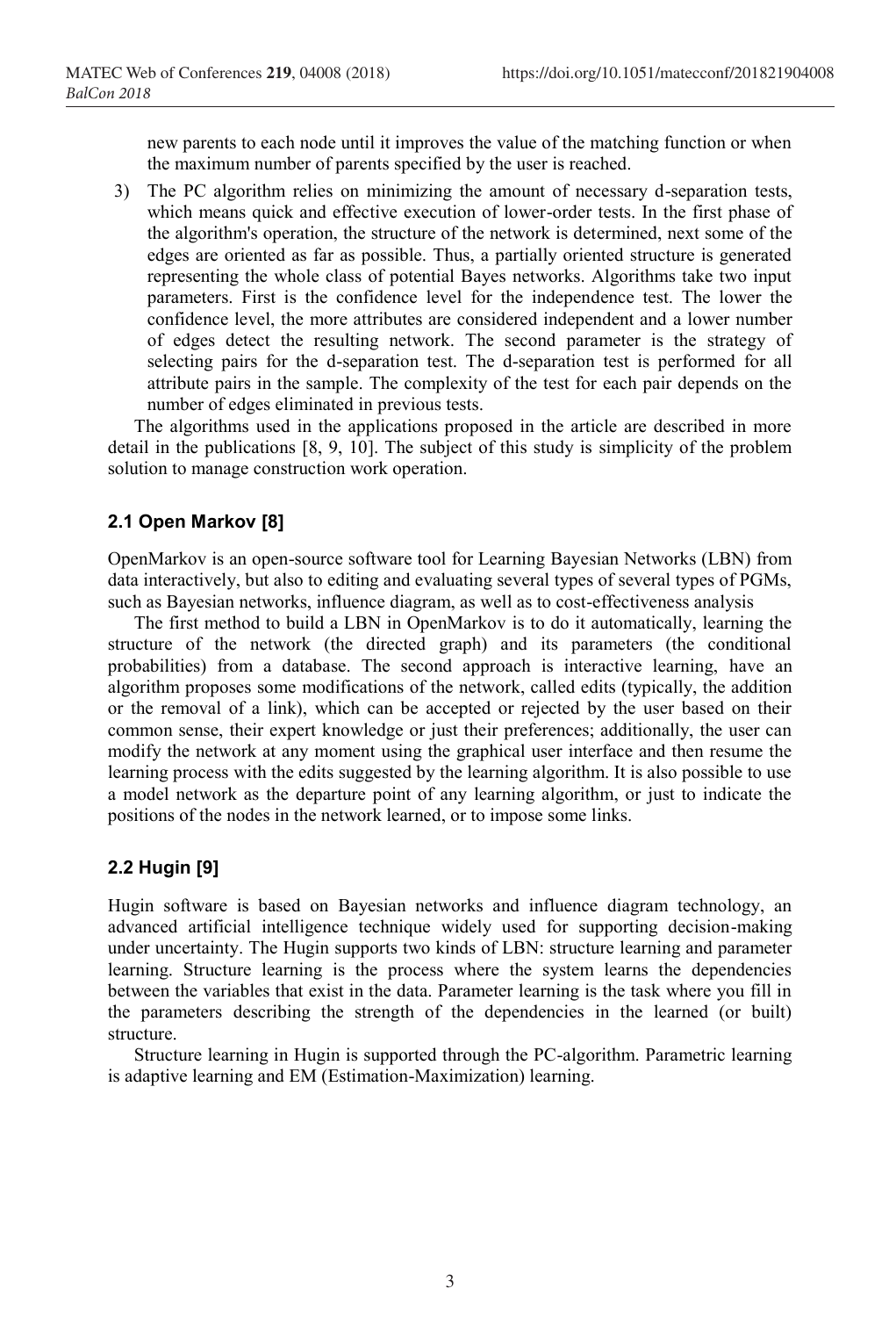| Daha Source                         | <b>Structure Learning</b>                                                                                                                  |                              |  |  |  |
|-------------------------------------|--------------------------------------------------------------------------------------------------------------------------------------------|------------------------------|--|--|--|
| Nodes Summary                       | The Learning Wizard has now gathered the required information, and is<br>ready to learn the structure of the model for the specified data. |                              |  |  |  |
| <b>Structure Constraints</b>        |                                                                                                                                            |                              |  |  |  |
| <b>Structure learning</b>           | The structure learning may be performed using different algorithms. Please<br>select the one you wish to employ.                           |                              |  |  |  |
| <b>Structure Uncertainties</b>      | O NPC                                                                                                                                      |                              |  |  |  |
| <b>Data Dependences</b>             | $\bigcap PC$                                                                                                                               |                              |  |  |  |
| <b>Prior Distribution Knowledge</b> | ◯ Greedy search-and-score                                                                                                                  |                              |  |  |  |
| <b>EM-Learning</b>                  |                                                                                                                                            |                              |  |  |  |
|                                     | Chow-Liu tree<br>Rebane-Pearl polytree<br>◯ Tree Augmented Naive Bayes<br>Set the parameters of the chosen learning algorithm              |                              |  |  |  |
|                                     |                                                                                                                                            |                              |  |  |  |
|                                     |                                                                                                                                            |                              |  |  |  |
|                                     |                                                                                                                                            |                              |  |  |  |
|                                     | Level of Significance                                                                                                                      | 0.05                         |  |  |  |
|                                     | Maximum number of parents                                                                                                                  | $\mathcal{O}_1$<br>$\cup$    |  |  |  |
|                                     | Select root node                                                                                                                           | $\sim$                       |  |  |  |
|                                     | Select target node                                                                                                                         |                              |  |  |  |
|                                     | Select score function                                                                                                                      | $\odot$ BIC<br><b>AIC</b>    |  |  |  |
|                                     |                                                                                                                                            |                              |  |  |  |
|                                     |                                                                                                                                            | Skip structural learning     |  |  |  |
|                                     |                                                                                                                                            | Arrow constraints to links   |  |  |  |
| Help                                |                                                                                                                                            | $<$ Back<br>Finish<br>Next > |  |  |  |

**Fig. 1.** Structure learning dialog box in Hugin [9].

# **2.3 AgenaRisk [10]**

AgenaRisk enables to automatically learn conditional probability tables using three different ways of table learning:

- learning from data alone,
- learning from data with expert judgement,
- learning from data with expert judgement and custom settings.

|                                                                                  | <b>Table Learning from Data</b>       |
|----------------------------------------------------------------------------------|---------------------------------------|
| <b>Setup</b><br><b>Select Risk Object</b>                                        |                                       |
| Asia                                                                             |                                       |
| Data                                                                             |                                       |
| Load data from file                                                              | Generate Example Data File            |
| Number of variables loaded:                                                      | Missing data points encoded as: NA    |
| Number of rows (cases) loaded: -                                                 | Values separated by:                  |
| Incorporate Expert Judgement                                                     |                                       |
| <b>Advanced Settings</b>                                                         |                                       |
| These settings involve a trade-off between speed and accuracy of learning tables |                                       |
| $20 - $<br>EM maximun number of iterations:                                      | $0.01 -$<br>EM convergence threshold: |

**Fig. 2.** Table learning from data dialog box in AgenaRisk [10].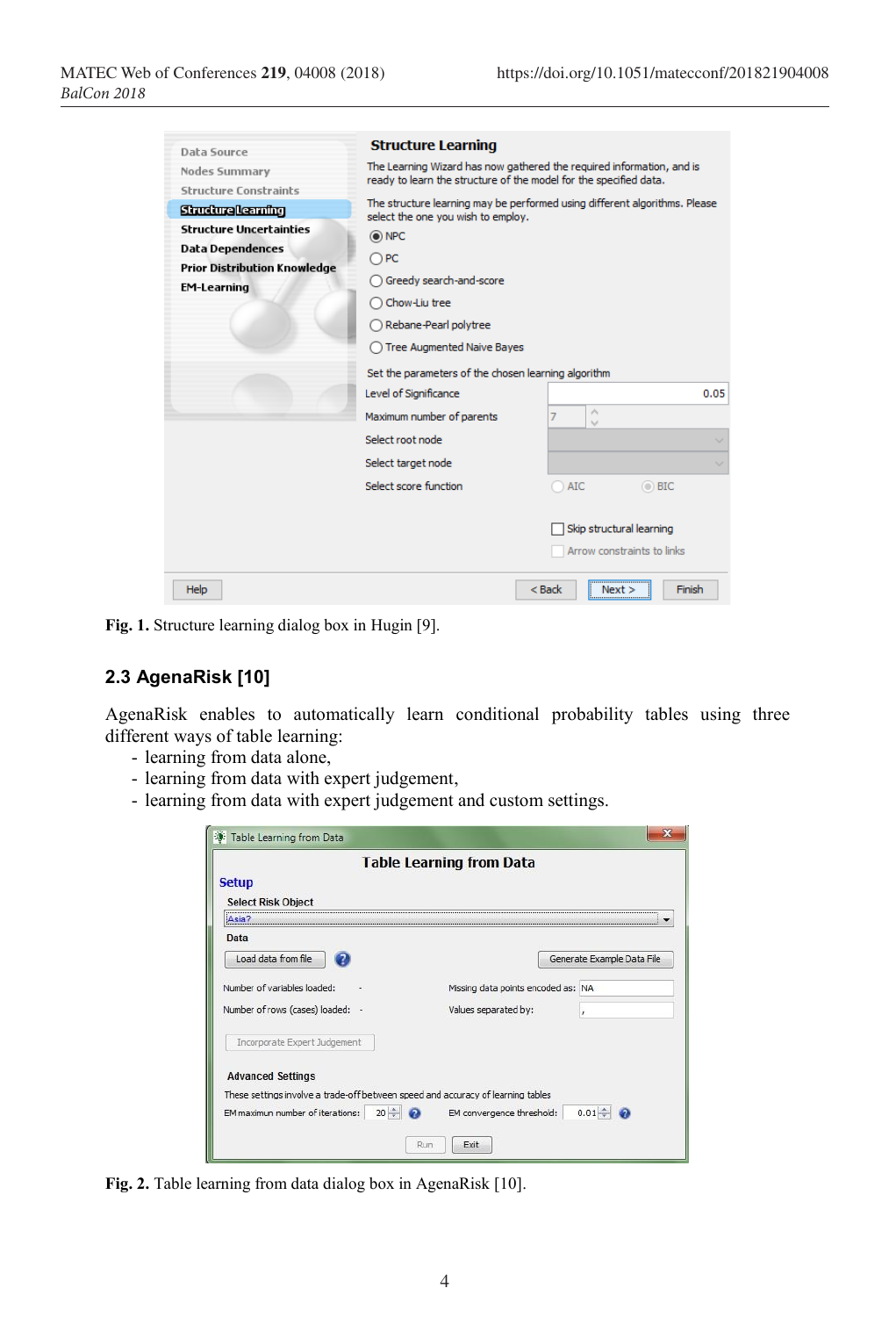In all the above mentioned cases learning can be performed even in the case of the socalled "missing data". Nevertheless, the time necessary to learn a NPT is more a function of the amount of missing data than the amount of data, so more processing time is essential for large data files with lots of missing values. The learning process is performed using an Expectation-Maximisation (EM) algorithm which supports table learning for both Boolean and Labelled types of nodes.

Before running the table learning process it is necessary to prepare and load the data from a file. The dataset should be in "csv" format and if we are not sure what is the format in which the data should be prepared, it is possible to use a button "Generate Example Data File" (Figure 2). This way it is possible to use the generated file as a template.

In the table learning process AgenaRisk also makes it possible to incorporate expert judgement. In this case it is possible to set the ratio of the confidence in knowledge (as represented by the existing node probability tables) compared to the data, from the loaded data file. By default, the application defines a situation where there is no confidence in the knowledge already encoded in the NPTs and a 100% data confidence holds. In this case the existing NPT values will be ignored and the new NPTs will be learnt solely from data.

In the last variant of table learning it is possible to incorporate expert judgement for each node individually.

## **3 Example problem**

The subject of a simplified problem presented on Figure 1 is to determine the current technical condition of a building based on two available observations. The first one (qualitative) concerns the appearance of scratches and cracks on the building's structural walls. There are two states to choose from: YES - scratches or cracks are observed and NO monitoring jumps into the lack of scratches. The second observation (quantitative) concerns the measurement of heat loss, e.g. by performing the air leak test: BLOWER DOOR TEST. Two states were also taken into account here: YES - the measurement indicates deviations from the assumed norms of air tightness of the facility and NO - no air leaks. Updating the information about the object state, i.e. entering observations into the network, the data is backed up and the probability of occurrence of a specific technical state of the object (GOOD or BAD) is updated.

The main task of the discussed model is to present the possibility of using self-learning Bayesian networks to the problems of managing the operation of buildings by describing the mechanism of learning the structure and parameters of the presented grid in selected programs.



**Fig. 3.** Problem model: structure and parameters presented in the AgenaRisk program (own study).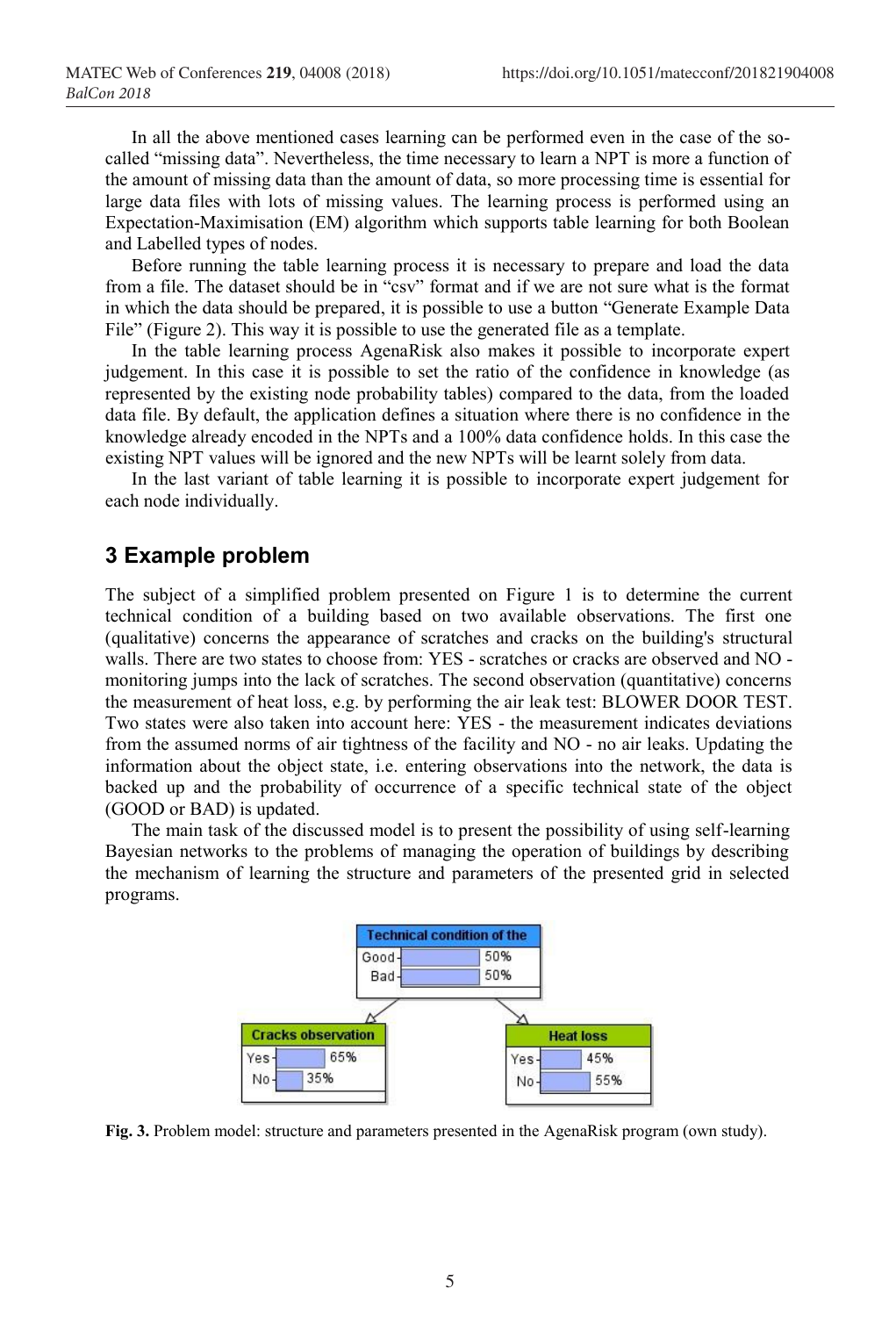#### **3.1 Data for LBN**

Bayesian networks can be defined by an expert and /or can learn from the data provided. These data are regarded a set of m vectors  $(x1 (i), ..., xn (i))$ ,  $i = 1, ..., m$ , generated independently of each other from the probability distribution represented by a "real" Bayesian network ( X, S, P), where S is a structure, and P - parameters. Based on the data loaded into the program, a Bayesian network  $(X, S', P')$  is created, which in the assumption should bring as close as possible the output network  $(X, S, P)$ . The data used in the network learning process in three alternative programs are presented in Table 1.

| <b>Technical condition</b><br>of the building | <b>Cracks</b><br>observation | <b>Heat loss</b> | Conditional<br>probability |
|-----------------------------------------------|------------------------------|------------------|----------------------------|
| GOOD                                          | <b>YES</b>                   | <b>YES</b>       | $40.30=1200$               |
| GOOD                                          | <b>YES</b>                   | NO.              | $40.70 = 2800$             |
| GOOD                                          | NO.                          | <b>YES</b>       | $60.30=1800$               |
| GOOD                                          | NO.                          | NO.              | $60.70 = 4200$             |
| <b>BAD</b>                                    | <b>YES</b>                   | <b>YES</b>       | $90.60 = 5400$             |
| <b>BAD</b>                                    | <b>YES</b>                   | NO.              | $90.40 = 3600$             |
| <b>BAD</b>                                    | NO.                          | <b>YES</b>       | $10.60=600$                |
| <b>BAD</b>                                    | NO.                          | NO               | $10.40 = 400$              |

**Table 1.** Data for LBN saved as .csv file (own study).

## **3.2 Problem analysis – Open Markov**

| OpenMarkov                               |                                                            |                          |                     |
|------------------------------------------|------------------------------------------------------------|--------------------------|---------------------|
| le Edit Inference View Window Tools Help |                                                            |                          |                     |
| ◘ ఆЯЕ ॏऻऻढ़ऻ <del>ऀ</del>                |                                                            |                          |                     |
| >*Balcon1 learned 2                      |                                                            |                          |                     |
|                                          | <b><sup><sup><i>A</i></sup></sup></b> Interactive learning |                          | $\times$            |
| <b>Technical_condition</b>               | Edit description                                           | Motivation               | Only allowed edits  |
|                                          | Add link: Cracks observation --> Technical condition       | 27.55                    | Only positive edits |
|                                          | Add link: Technical condition --> Cracks observation       | 27.46                    |                     |
|                                          | Add link: Heat_loss --> Technical_condition                | 7.40                     | <b>Block edit</b>   |
| Cracks_observation<br>Heat_loss          | Add link: Technical_condition --> Heat_loss                | 7.39                     |                     |
|                                          | Add link: Cracks_observation --> Heat_loss                 | 0.78                     | Show blocked        |
|                                          | Add link: Heat_loss --> Cracks_observation                 | 0.70                     |                     |
|                                          | Apply edit<br>Undo<br>Redo                                 | Complete phase<br>Finish |                     |

**Fig. 4.** Problem model in Open Markov: structure and parameters after loading data from .csv file.

The Open Markov program makes it possible to learn the network based on the data contained in the .csv file. Autmomatic learning does not bring the expected results, because in the constructed network there is a wrong connection of HEAT LOSS and TECHNICAL CONDIOTION nodes. The solution that gives the best results is interactive network learning. It is based on the fact that the algorithm proposes some network modifications, called changes (adding or deleting a link) that can be accepted or rejected by the user based on common sense, expert knowledge or only preferences. In addition, the user can modify the network at any time using the graphical user interface, and then resume the learning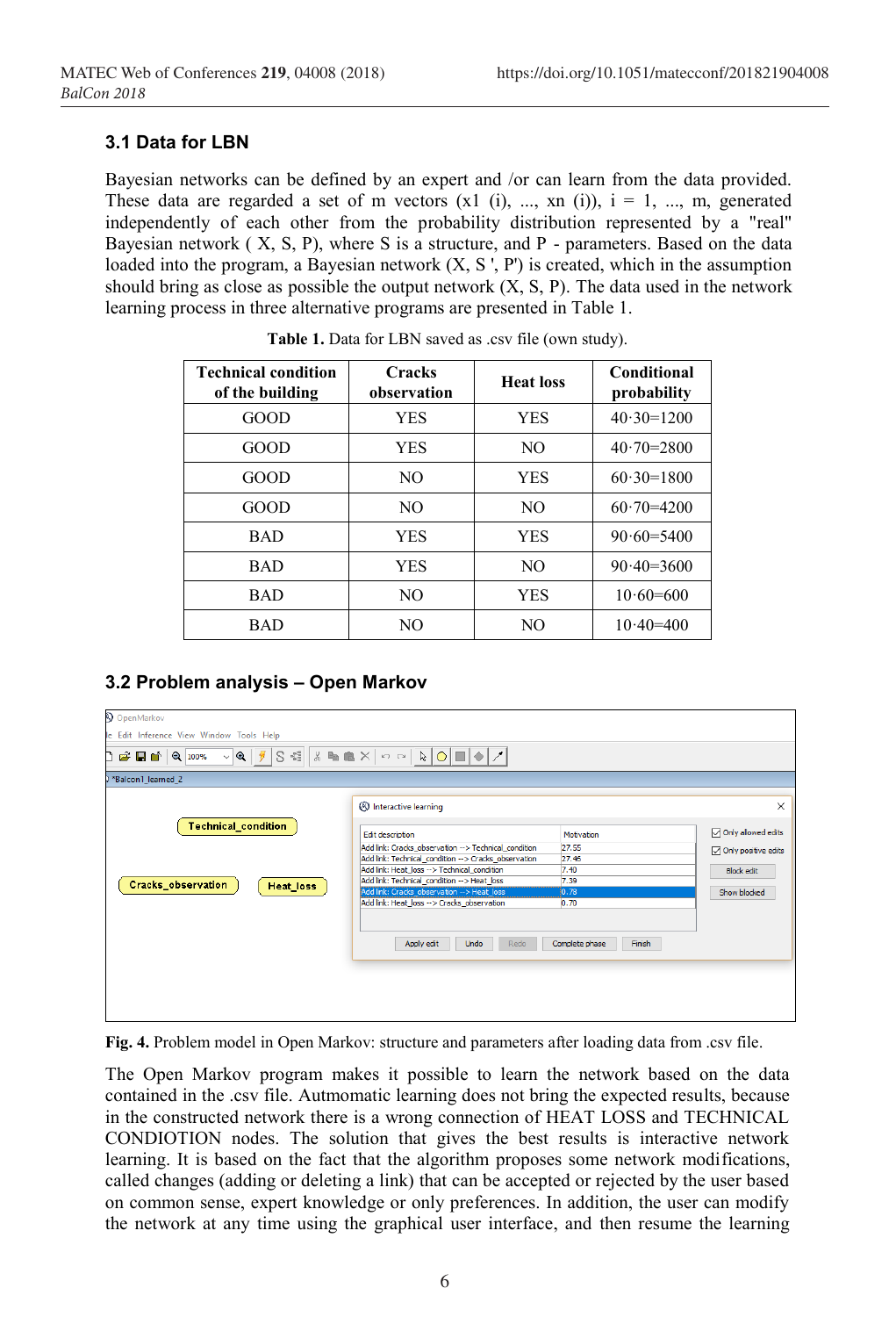process in the edition proposed by the learning algorithm. An example of interactive learning is shown in Figure 4.

#### **3.3 Problem analysis – Hugin**

The Hugin program turns out to be the easiest to use. During the construction of the network, the user is able to modify all elements starting from the structure of the model, ending with the conditional probabilities tables. The model built from the data contained in the .csv file is identical to the original model and has been shown in the Figure 5. The visual side of the program is exemplary too. The user can easily read all the necessary information from the model.



**Fig. 5.** Problem model in Hugin: structure and parameters after loading data from .csv file.

#### **3.4 Problem analysis – AgenaRisk**

According to the information presented in chapter 2.3, the module teaching Bayesian network in AgenaRisk program allows learning the value of conditional probability based on the data provided in the .csv file (the so-called: learning the parameter values from data). A serious limitation of the application possibilities of the program seems to be the inability to automatically build a network structure (the so-called learning the structure from data). What's more, the data exported by AgenaRisk to the .csv file does not include all the necessary combinations of responses, which in other applications are necessary to accurately define the structure. Using the initial model presented in Figure 3, it was possible to load the created .csv file (data presented in table 1). This allowed to verify the value of conditional probabilities, which proved to be in line with the responses of the Open Markov and Hugin programs.